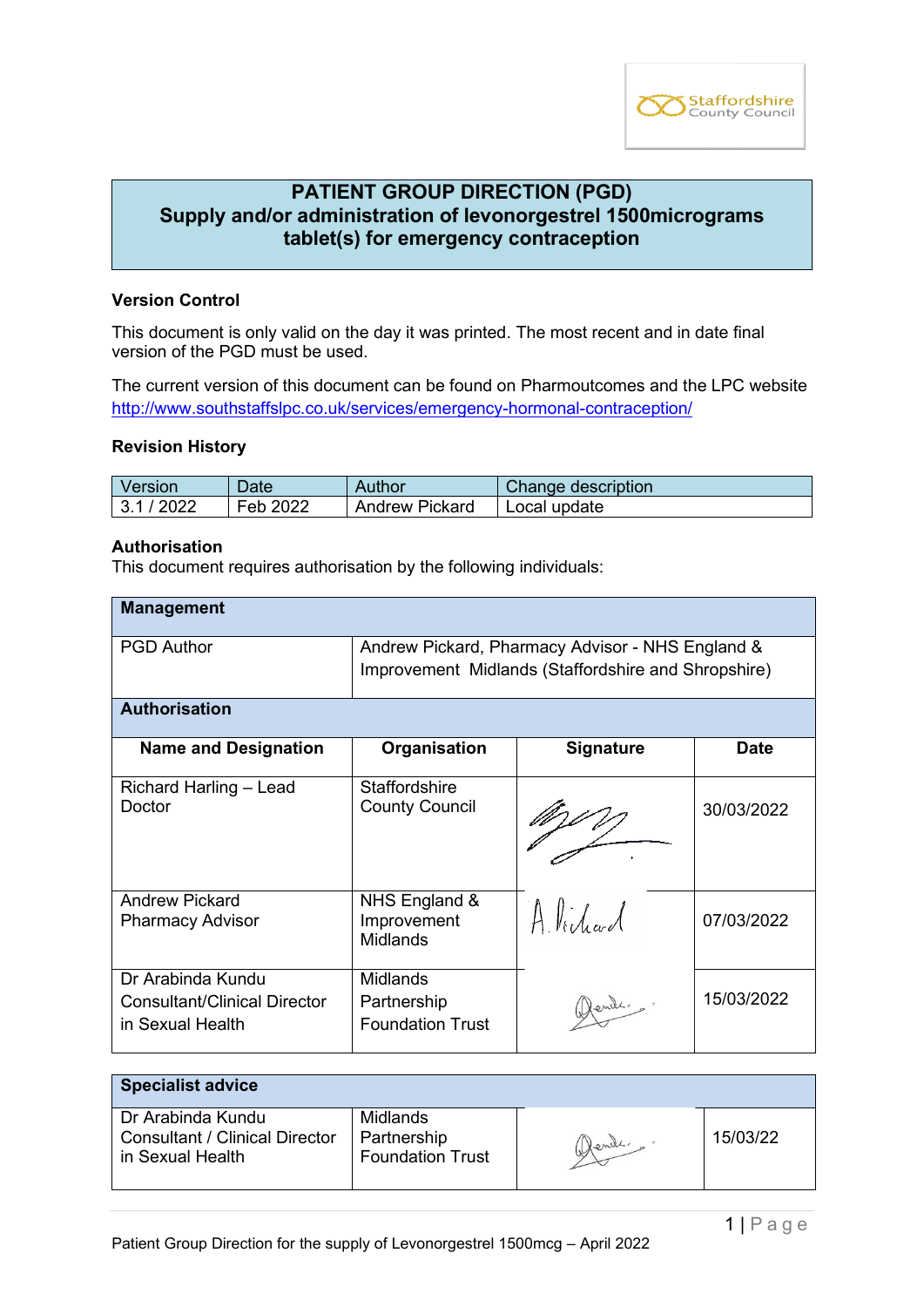

This Patient Group Direction (PGD) must only be used by registered healthcare professionals who have been named and authorised by their organisation to practice under it. The most recent and in date final signed version of the PGD should be used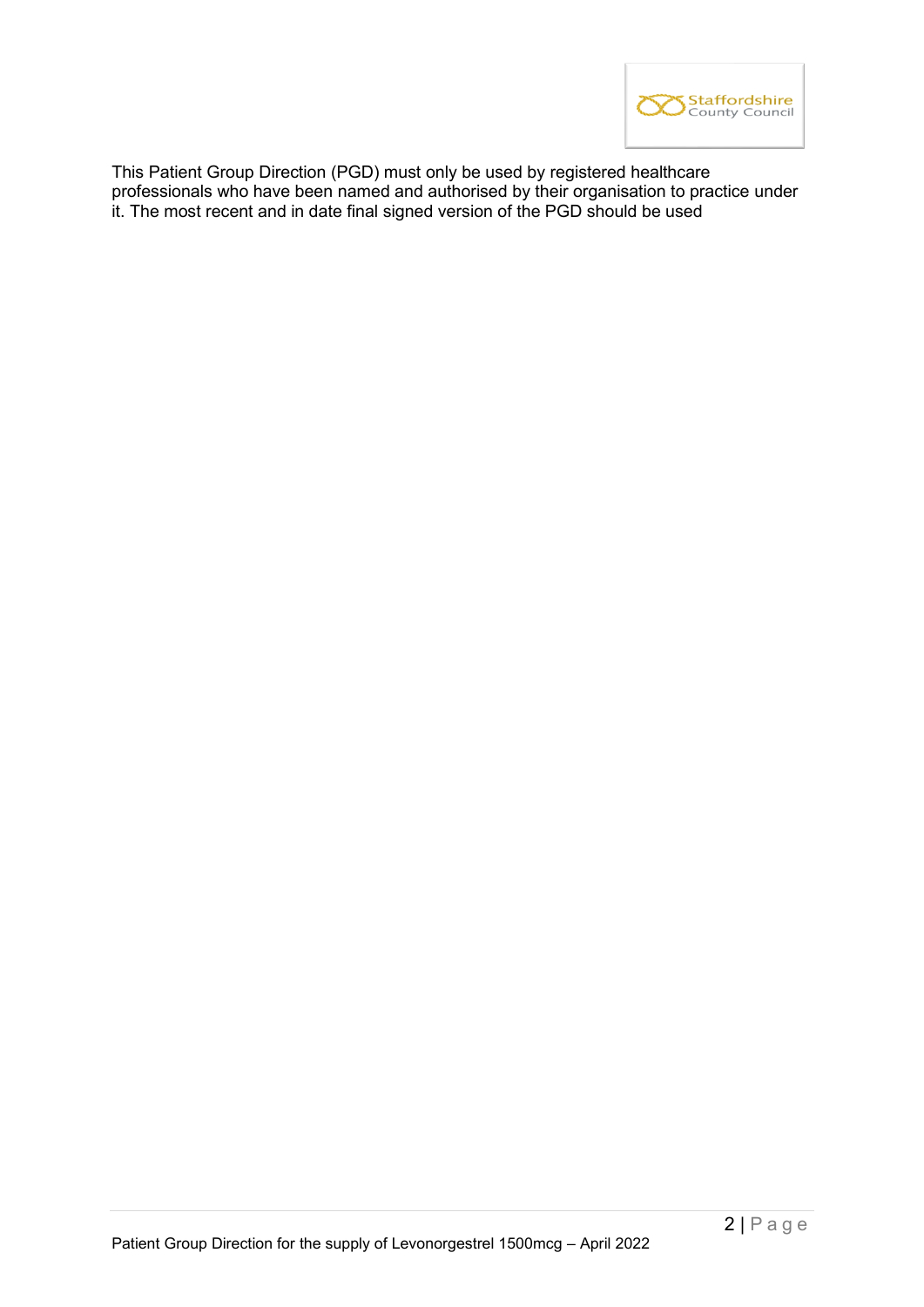

| <b>Staff Characteristics</b>                                                                                                                    |                                                                                                                                                                                                                                                                                                                                                                                                                                                                                                                                                                                                                                                                                                                                                                                                                                    |
|-------------------------------------------------------------------------------------------------------------------------------------------------|------------------------------------------------------------------------------------------------------------------------------------------------------------------------------------------------------------------------------------------------------------------------------------------------------------------------------------------------------------------------------------------------------------------------------------------------------------------------------------------------------------------------------------------------------------------------------------------------------------------------------------------------------------------------------------------------------------------------------------------------------------------------------------------------------------------------------------|
| 1. Professional qualifications to be held by<br>staff undertaking PGD                                                                           | Community pharmacists authorised by<br>$\bullet$<br>Central Health Solutions under contract<br>to Staffordshire County Council via the<br><b>EHC Service Specification to provide</b><br>an Emergency Contraception Service.                                                                                                                                                                                                                                                                                                                                                                                                                                                                                                                                                                                                       |
| 2. Competencies required to be held by staff<br>undertaking this PGD                                                                            | Have a clear understanding of the<br>$\bullet$<br>legal requirements to operate a PGD.<br>Patient group directions (nice.org.uk)<br>Competent to follow and administer<br>$\bullet$<br>PGD showing clear understanding of<br>indications for treatment (and<br>subsequent actions to be taken), and<br>the treatment itself.<br>Have a clear understanding of the<br>drug to be administered including side<br>effects and contraindications.<br>Individuals operating under this PGD<br>$\bullet$<br>have a personal responsibility to<br>ensure their on-going competency by<br>continually updating their knowledge<br>and skills.                                                                                                                                                                                              |
| 3. Specialist qualifications, training,<br>experience and competence considered<br>relevant to the clinical condition treated under<br>this PGD | The community pharmacist must be<br>$\bullet$<br>registered with the General<br><b>Pharmaceutical Council</b><br>Completion of the current CPPE<br>$\bullet$<br>training packages on Emergency<br>Contraception Emergency<br>contraception : CPPE and<br>Safeguarding Vulnerable Adults and<br>Children Safeguarding children and<br>adults at risk: a guide for the pharmacy<br>team: CPPE<br>Completion of the CPPE learning pack<br>- Combating CSE: An e-learning<br>resource for healthcare professionals<br>is required Combatting CSE - An e-<br>learning resource for healthcare<br>professionals: CPPE<br>Attendance at a local training event(s)<br>$\bullet$<br>approved by Staffordshire County<br>Council is recommended where these<br>are organised, but this is not a<br>prerequisite for delivering this service. |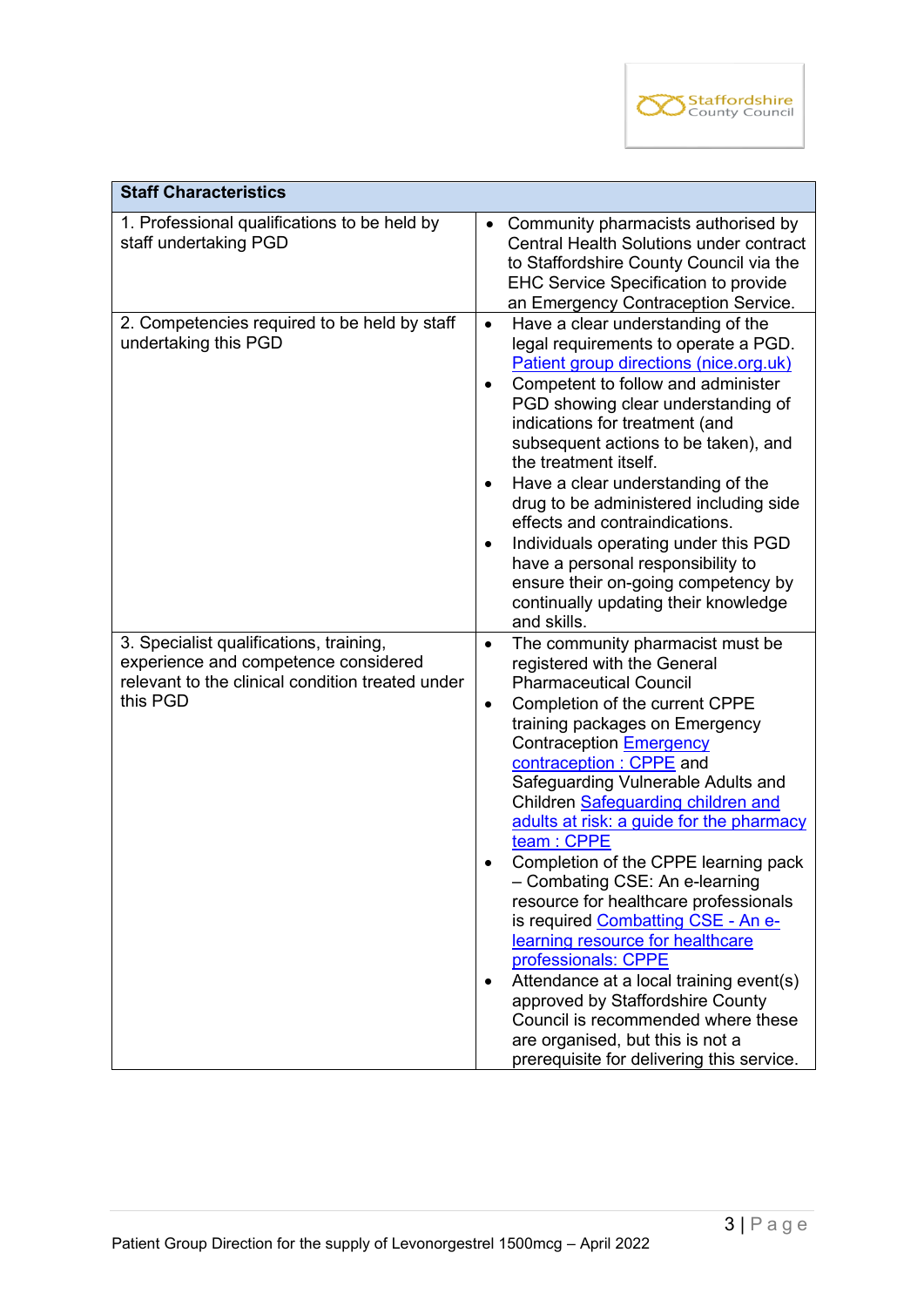

# **CLINICAL CONTENT OF PATIENT GROUP DIRECTION FOR EMERGENCY HORMONAL CONTRACEPTION Levonorgestrel 1500mcg**

| <b>Clinical Details</b>   |                                                                                                                                                                                                                                                                                                                                                                                                                                                                                                                                                                                                                                                                                                                                                                                                                                                                                                                                                                                                                                                                                                                                                                                                                                                                                                                                                                                                                |
|---------------------------|----------------------------------------------------------------------------------------------------------------------------------------------------------------------------------------------------------------------------------------------------------------------------------------------------------------------------------------------------------------------------------------------------------------------------------------------------------------------------------------------------------------------------------------------------------------------------------------------------------------------------------------------------------------------------------------------------------------------------------------------------------------------------------------------------------------------------------------------------------------------------------------------------------------------------------------------------------------------------------------------------------------------------------------------------------------------------------------------------------------------------------------------------------------------------------------------------------------------------------------------------------------------------------------------------------------------------------------------------------------------------------------------------------------|
| <b>Indication</b>         | To reduce the risk of pregnancy after unprotected sexual<br>intercourse (UPSI) or when regular contraception has been<br>compromised or used incorrectly.                                                                                                                                                                                                                                                                                                                                                                                                                                                                                                                                                                                                                                                                                                                                                                                                                                                                                                                                                                                                                                                                                                                                                                                                                                                      |
| <b>Aims</b>               | To reduce the number of unwanted pregnancies in<br>Staffordshire by the supply of appropriate emergency hormonal<br>contraception (EHC) to specific individuals by a community<br>pharmacist.                                                                                                                                                                                                                                                                                                                                                                                                                                                                                                                                                                                                                                                                                                                                                                                                                                                                                                                                                                                                                                                                                                                                                                                                                  |
| <b>Inclusion Criteria</b> | Individuals should always be advised that insertion of a copper<br>intrauterine device (Cu-IUD) within five days of UPSI or within<br>five days from earliest estimated ovulation, is the most effective<br>method of emergency contraception. If the individual is referred<br>on for a Cu-IUD, oral emergency contraception should be given<br>at the time of the referral in case the Cu-IUD cannot be fitted or<br>the individual changes their mind.                                                                                                                                                                                                                                                                                                                                                                                                                                                                                                                                                                                                                                                                                                                                                                                                                                                                                                                                                      |
|                           | 1. Informed consent is given.<br>2. The individual is aged 13 years or over and presents<br>within 72 hours of having sexual intercourse without<br>using contraception or thinks their method of<br>contraception may have failed i.e. Unprotected sexual<br>intercourse, barrier/condom failure, missed pills (refer<br>to current BNF), IUD expulsion, severe diarrhoea and<br>vomiting which may have reduced oral contraception<br>efficacy, allowed >89 days to elapse since the last<br>medroxyprogesterone injection.<br>3. The individual has received Levonorgestrel 1500mcg<br>(LNG-EC) under PGD but has vomited or had severe<br>diarrhoea within 3 hours of the dose (provided still<br>within 72 hours of sexual intercourse).<br>4. Women who are currently taking or have taken an<br>enzyme inducing drug within the past 4 weeks can be<br>offered a double dose LNG-EC (see dose/frequency<br>section). Please refer to the SPC or BNF for full list.<br>The individual is either unable or does not wish to<br>5.<br>attend for an appointment with their GP or Sexual Health<br>Service and is willing to accept the limited service<br>available through the pharmacy. Individuals must<br>always be offered information regarding access to<br>comprehensive contraception and sexual health services<br>available locally.<br>6. The dose may be repeated in the same menstrual cycle |
|                           | should the need occur (but no more than two doses in<br>any given cycle)                                                                                                                                                                                                                                                                                                                                                                                                                                                                                                                                                                                                                                                                                                                                                                                                                                                                                                                                                                                                                                                                                                                                                                                                                                                                                                                                       |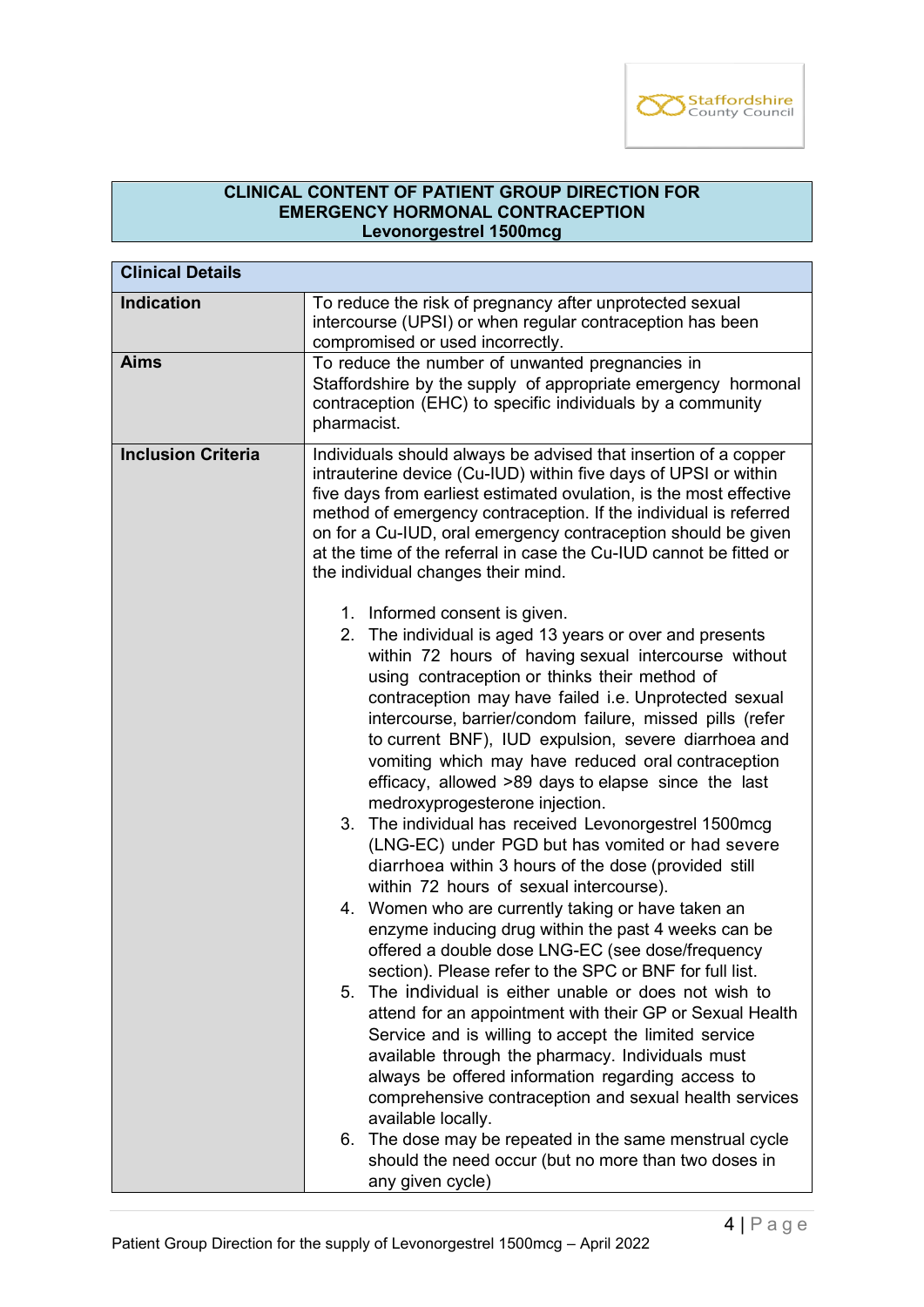

|                           | 7. If the individual is excluded for any reason from receiving<br>a supply of Ulipristal Acetate 30mg (UPA-EC) via PGD, a<br>supply of LNG-EC can be considered if the requirements<br>of this PGD are met.<br>If an individual presents within 72 hours of UPSI, and the UPSI<br>is likely to have taken place during the 5 days prior to the<br>estimated day of ovulation then a supply of UPA-EC via PGD is<br>recommended.<br>As the date of ovulation usually occurs 14 days before the next<br>expected period, individuals with longer menstrual cycles will<br>ovulate later in the cycle.                                                                                                                                                                                                                                                                                                                                                                                                                                                                                                                                                                                                                                                                                                            |  |  |
|---------------------------|----------------------------------------------------------------------------------------------------------------------------------------------------------------------------------------------------------------------------------------------------------------------------------------------------------------------------------------------------------------------------------------------------------------------------------------------------------------------------------------------------------------------------------------------------------------------------------------------------------------------------------------------------------------------------------------------------------------------------------------------------------------------------------------------------------------------------------------------------------------------------------------------------------------------------------------------------------------------------------------------------------------------------------------------------------------------------------------------------------------------------------------------------------------------------------------------------------------------------------------------------------------------------------------------------------------|--|--|
|                           | Under the terms of this PGD it is not possible to give EHC to<br>an individual as a precautionary measure for future need<br>against unprotected sex, neither should it be supplied via a third<br>party.                                                                                                                                                                                                                                                                                                                                                                                                                                                                                                                                                                                                                                                                                                                                                                                                                                                                                                                                                                                                                                                                                                      |  |  |
| <b>Exclusion Criteria</b> | 1. Informed consent not given.<br>2. If more than 72 hours after unprotected sexual<br>intercourse.<br>3. The individual is aged under 13 years<br>4. Individuals under 16 years old and assessed as lacking<br>capacity to consent using the Fraser Guidelines.<br>5. The individual is already pregnant, or they think they<br>may be pregnant.<br>The individuals last period was late or last period<br>6.<br>was unusual. (not explained by current hormonal<br>contraception)<br>7. The individual is suffering from abnormal vaginal<br>bleeding. (not<br>explained<br>by<br>current<br>hormonal<br>contraception)<br>The individual has any known hypersensitivity to the<br>8.<br>active substance Levonorgestrel or any of<br>the<br>excipients.<br>9. Less than 21 days following child birth<br>10. Less than 5 days following an abortion, miscarriage,<br>ectopic pregnancy or uterine evacuation for gestational<br>trophoblastic disease<br>11. Less than 5 days following ingestion of UPA-EC<br>12. If the individual weighs more than 70kg or has a BMI<br>>26kg/m <sup>2</sup> then UPA-EC should be considered as first<br>line treatment. However, if UPA-EC is not suitable, a<br>double dose of LNG-EC can be given if clinically<br>appropriate<br><b>Specific medical conditions</b> |  |  |
|                           | The UKMEC 2016 includes no medical contra-indications to the                                                                                                                                                                                                                                                                                                                                                                                                                                                                                                                                                                                                                                                                                                                                                                                                                                                                                                                                                                                                                                                                                                                                                                                                                                                   |  |  |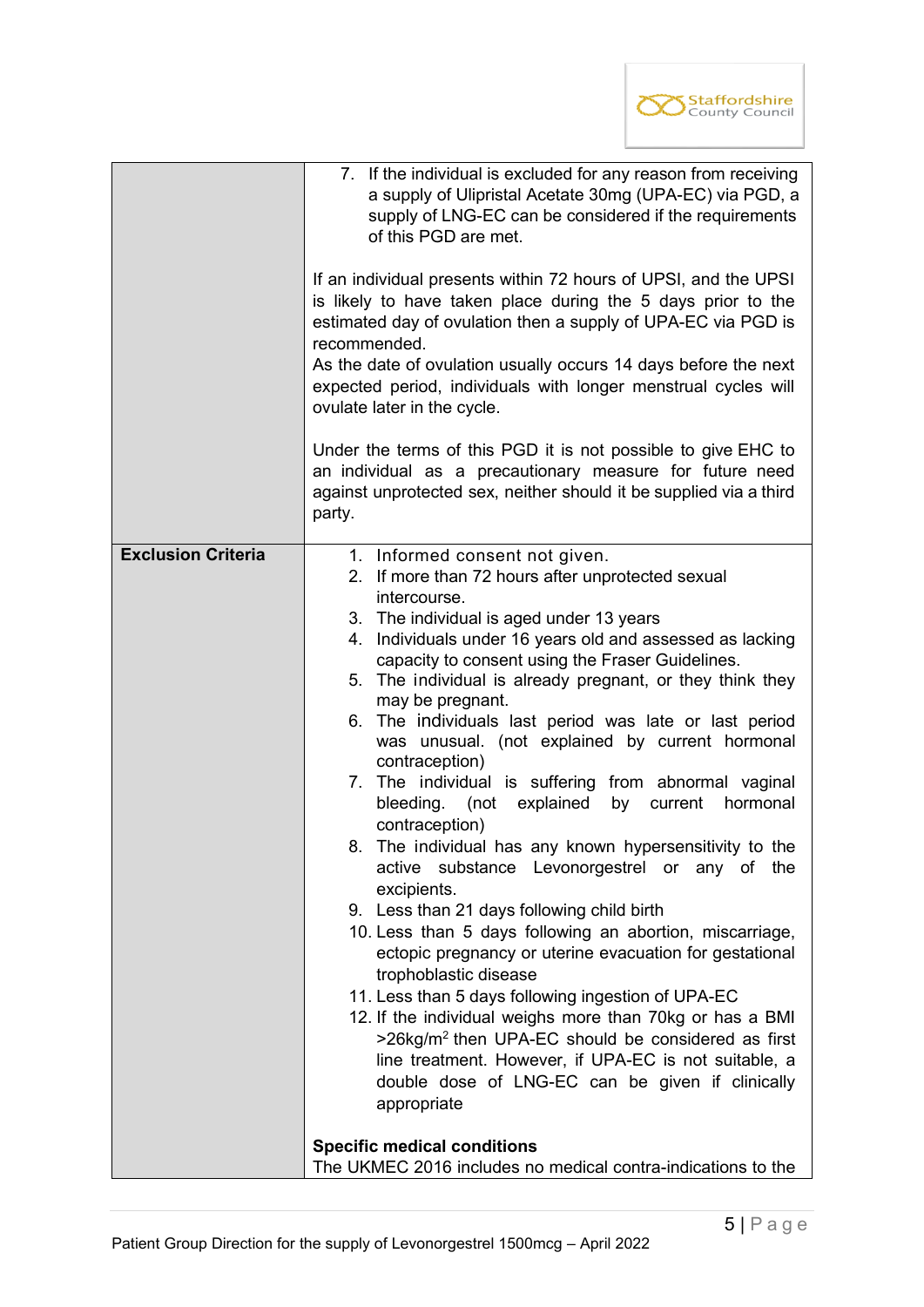

|                        | use of LNG-EC, but referral to a GP or Sexual Health Clinic is                                                                |
|------------------------|-------------------------------------------------------------------------------------------------------------------------------|
|                        | required in the following circumstances;                                                                                      |
|                        | 13. Acute porphyria                                                                                                           |
|                        | 14. The individual is currently suffering from severe liver                                                                   |
|                        | disease.                                                                                                                      |
|                        | 15. The individual currently has breast cancer or has a                                                                       |
|                        | previous history of breast cancer                                                                                             |
|                        | 16. The individual suffers from an acute severe                                                                               |
|                        | malabsorption syndrome such as inflammatory bowel                                                                             |
|                        | disease                                                                                                                       |
|                        | 17. Individuals who are at risk of ectopic pregnancy                                                                          |
|                        | (previous history of salpingitis or of ectopic                                                                                |
|                        | pregnancy.)                                                                                                                   |
|                        | 18. The individual suffers from any other medical condition                                                                   |
|                        | which would be contra-indicated to the supply of (LNG-                                                                        |
|                        | EC) these include: severe hypertension, uncontrolled                                                                          |
|                        | diabetes, Lapp lactase deficiency.                                                                                            |
|                        | 19. The individual currently has venous thromboembolism                                                                       |
|                        | (VTE) and is receiving treatment                                                                                              |
|                        | 20. Please note, LNG-EC contains lactose and as such it is                                                                    |
|                        | recommended that consideration is given between the                                                                           |
|                        | pharmacist and the individual as to whether a referral to                                                                     |
|                        | a GP or Sexual Health Clinic would be most                                                                                    |
|                        | appropriate.                                                                                                                  |
|                        |                                                                                                                               |
| <b>Supply to young</b> | If a young person (aged <16 years) requests Emergency                                                                         |
| persons                | Contraception, then they must be assessed for competency. If                                                                  |
|                        | they are deemed as being 'Fraser Competent' then a supply can                                                                 |
|                        | be made, but this must be documented in the records. If the                                                                   |
|                        | young person is not deemed to be 'Fraser Competent' advice                                                                    |
|                        | must be sought from First Response Team on: 0800 1313126                                                                      |
|                        | (or the Emergency Duty Team on 0345 6042886 outside of office<br>hours). Practitioners should discuss with First Response the |
|                        |                                                                                                                               |
|                        | remaining need for the child to have access to Emergency<br>Contraception to prevent pregnancy.                               |
|                        |                                                                                                                               |
|                        | Further guidance can be found at: Gillick competence and                                                                      |
|                        | <b>Fraser guidelines   NSPCC Learning</b>                                                                                     |
|                        |                                                                                                                               |
|                        | Pharmacists must be aware of, and comply with the relevant                                                                    |
|                        | safeguarding expectations from Staffordshire Safeguarding                                                                     |
|                        | Board regarding sexual activity in young people:                                                                              |
|                        | Safeguarding Practice Guidance - Staffordshire Safeguarding                                                                   |
|                        | Children Board (staffsscb.org.uk)                                                                                             |
|                        |                                                                                                                               |
|                        | If a child under 13 years requests Emergency Contraception,                                                                   |
|                        | and there is a reasonable concern that sexual activity has taken                                                              |
|                        | place, the pharmacist should always contact the First Response                                                                |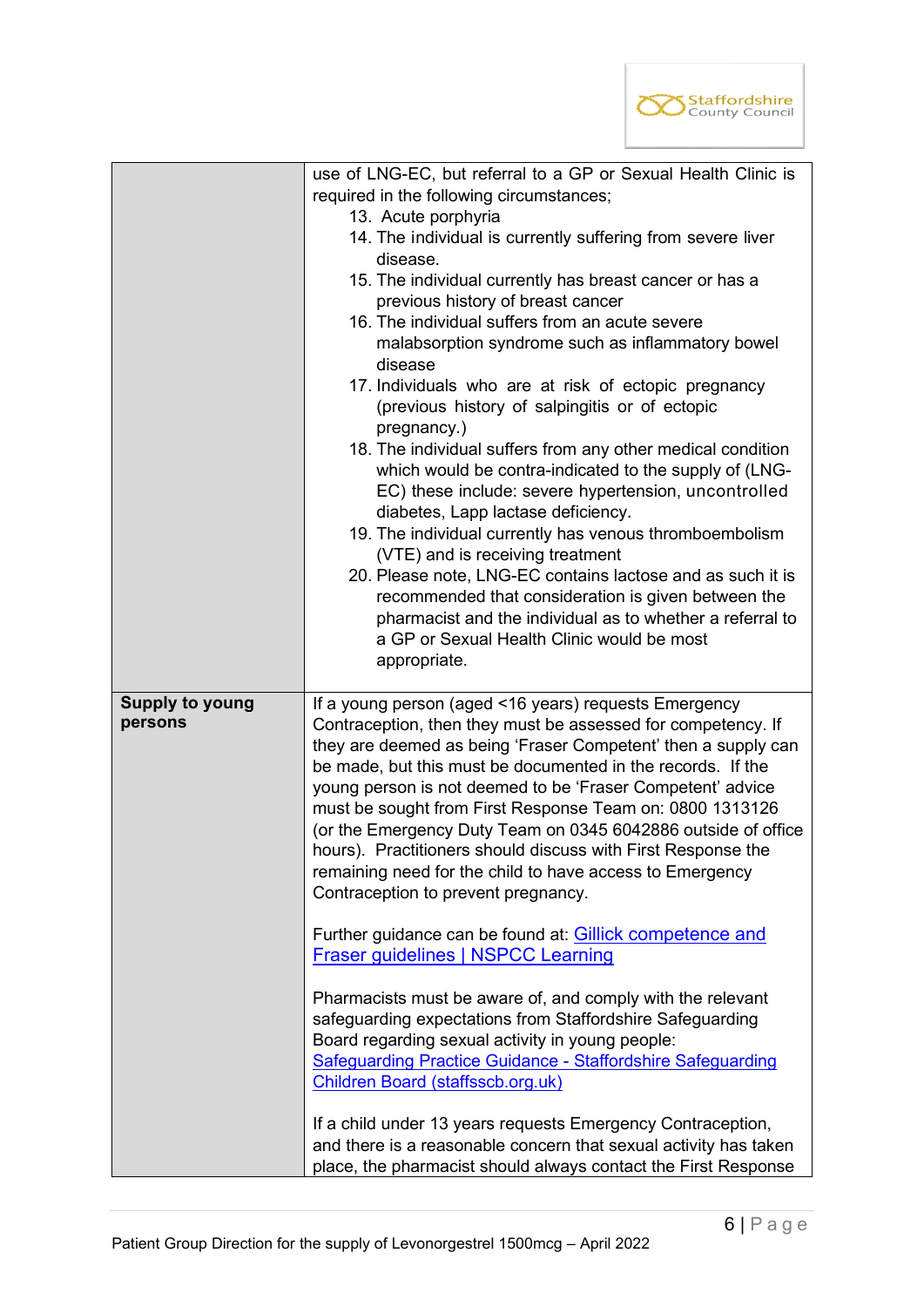

|                       | team on 0800 1313 126 (or the Emergency Duty Team on 0345<br>6042886 outside of office hours) and there must always be a |  |  |
|-----------------------|--------------------------------------------------------------------------------------------------------------------------|--|--|
|                       |                                                                                                                          |  |  |
|                       | presumption that the case will be referred to the Children's                                                             |  |  |
|                       | Social Care Services in the area where the child lives. A record                                                         |  |  |
|                       | of the referral should be maintained in the pharmacy.                                                                    |  |  |
|                       |                                                                                                                          |  |  |
|                       | If you think the child or young person is in immediate danger                                                            |  |  |
|                       | telephone 999                                                                                                            |  |  |
| <b>Management of</b>  | If the individual falls into the above Exclusion Criteria,<br>$\bullet$                                                  |  |  |
| excluded individuals  | LNG-EC cannot be issued.                                                                                                 |  |  |
|                       | Explain reason for exclusion and record within<br>$\bullet$                                                              |  |  |
|                       | PharmOutcomes                                                                                                            |  |  |
|                       |                                                                                                                          |  |  |
|                       | If the individual is under 13 years of age, the Pharmacist<br>$\bullet$                                                  |  |  |
|                       | should follow the local safeguarding procedures as                                                                       |  |  |
|                       | outlined in the 'Supply to young person's section'                                                                       |  |  |
|                       | If the individual is hypersensitive to LNG-EC, refer to their                                                            |  |  |
|                       | <b>GP or Sexual Health Clinic</b>                                                                                        |  |  |
|                       | If the individual weighs more than 70kg or has a BMI<br>$\bullet$                                                        |  |  |
|                       | >26kg/m <sup>2</sup> , UPA-EC is recommended. Please refer to                                                            |  |  |
|                       | UPA-EC PGD. If excluded from UPA-EC, a double dose                                                                       |  |  |
|                       | of LNG-EC can be offered                                                                                                 |  |  |
|                       | If the individual is excluded under this PGD, consider                                                                   |  |  |
|                       | making a supply via the UPA-EC PGD if clinically                                                                         |  |  |
|                       | appropriate, or refer to their GP or Sexual Health Clinic.                                                               |  |  |
| <b>Management of</b>  | If the individual declines treatment via the pharmacy<br>$\bullet$                                                       |  |  |
| individuals requiring | service, then the benefits and risks must be clearly                                                                     |  |  |
| referral              | explained                                                                                                                |  |  |
|                       | If the individual wishes an emergency Cu-IUD please                                                                      |  |  |
|                       | refer to their GP or Sexual Health Clinic (NB. not all GPs                                                               |  |  |
|                       | can fit Cu-IUDs). Oral emergency contraception, if                                                                       |  |  |
|                       | appropriate, should be given at the time of the referral in                                                              |  |  |
|                       | case the Cu-IUD cannot be fitted or the individual                                                                       |  |  |
|                       | changes their mind.                                                                                                      |  |  |
|                       | Where an individual's date of ovulation cannot be                                                                        |  |  |
|                       | accurately determined, a supply of oral emergency                                                                        |  |  |
|                       | hormonal contraception can only be made if;                                                                              |  |  |
|                       |                                                                                                                          |  |  |
|                       | the pharmacist deems that it is in the best                                                                              |  |  |
|                       | interests of the individual to receive a supply, and;                                                                    |  |  |
|                       | the individual is specifically advised that post                                                                         |  |  |
|                       | ovulation,<br>oral<br>emergency<br>hormonal                                                                              |  |  |
|                       | contraception may not be effective, and that                                                                             |  |  |
|                       | further advice should be sought from their GP or                                                                         |  |  |
|                       | <b>Sexual Health Clinic</b>                                                                                              |  |  |
|                       | Advise the individual of alternative sources of treatment,                                                               |  |  |
|                       | and provide relevant information as appropriate.                                                                         |  |  |
|                       | Advice given to individuals who require a referral must be                                                               |  |  |
|                       |                                                                                                                          |  |  |
|                       | recorded within PharmOutcomes.                                                                                           |  |  |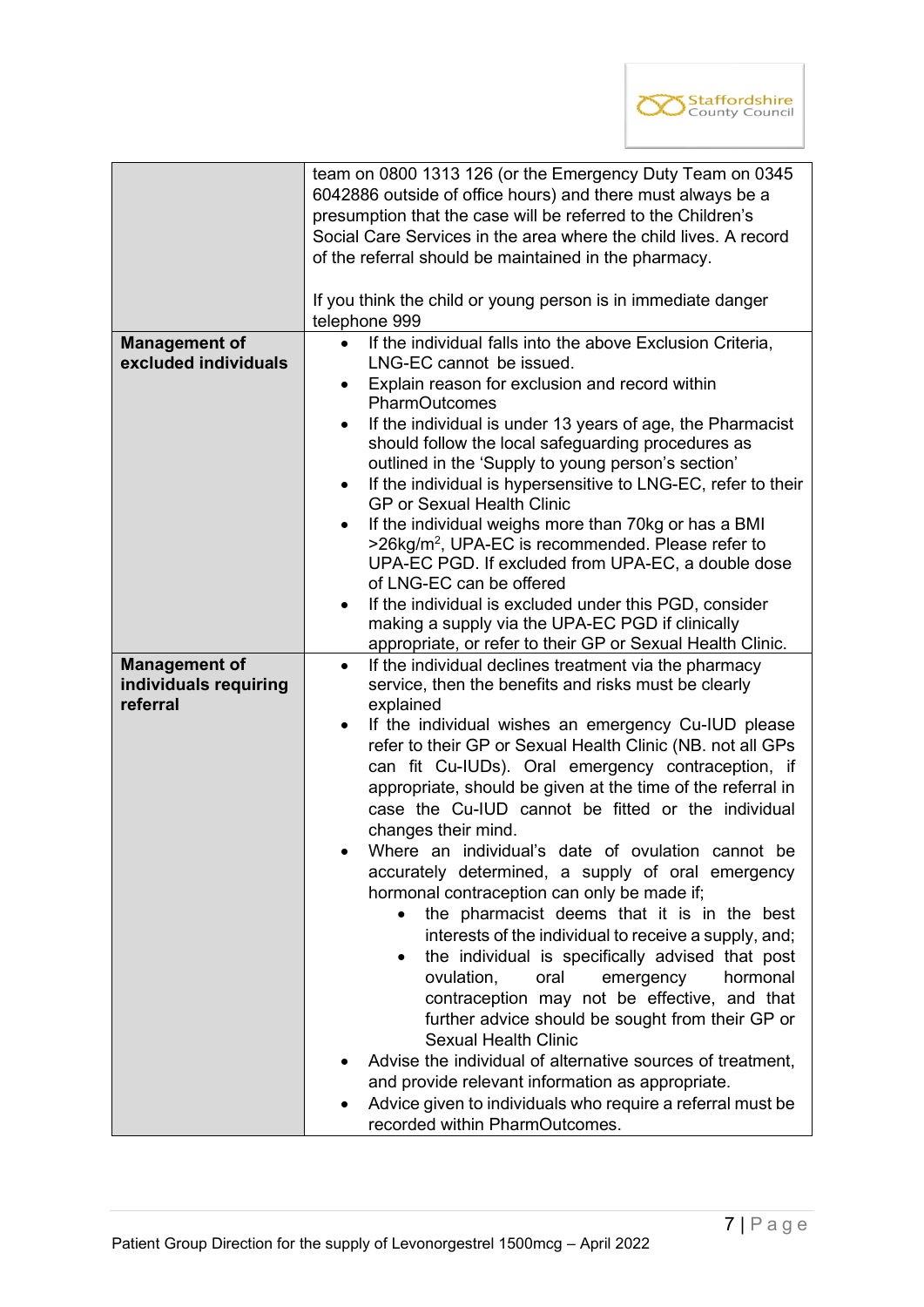

| <b>Reasons for</b>                                          | Any condition/scenario where the pharmacist is uncertain                                                                                         |
|-------------------------------------------------------------|--------------------------------------------------------------------------------------------------------------------------------------------------|
| seeking further                                             | whether a supply should be made                                                                                                                  |
| advice from GP or<br><b>Sexual Health</b><br><b>Service</b> | • The individual fulfils the exclusion criteria<br><b>Breast Cancer</b><br>Individuals declining treatment via the pharmacy service<br>$\bullet$ |

| <b>Drug Details</b>                               |                                                                                                                                                                                                                      |
|---------------------------------------------------|----------------------------------------------------------------------------------------------------------------------------------------------------------------------------------------------------------------------|
| Name, form &<br>strength of medicine              | Levonorgestrel 1500 microgram tablet (LNG-EC)                                                                                                                                                                        |
| Legal classification                              | Prescription Only Medicine (POM)                                                                                                                                                                                     |
| <b>Route/Method</b>                               | Oral                                                                                                                                                                                                                 |
| Dosage/Frequency/<br><b>Duration of Treatment</b> | One tablet of LNG-EC as a single dose as soon as<br>possible, preferably within 12 hours and no later than 72<br>hours after unprotected intercourse.<br>LNG-EC can be supplied more than once in the same menstrual |
|                                                   | cycle should the need occur and it is clinically safe to do so.                                                                                                                                                      |
|                                                   | If the individual vomits or has severe diarrhoea within 3 hours of<br>taking the tablet, another tablet should be taken, as long as this<br>is within 72 hours of UPSI.                                              |
|                                                   | Dose for those individuals taking enzyme inducing medications<br>or herbal products:                                                                                                                                 |
|                                                   | An individual who requests LNG-EC whilst using enzyme<br>inducing drugs or within 4 weeks of stopping them,<br>should be advised to take a total of 3mg LNG-EC (two<br>1.5mg tablets) as a single dose               |
|                                                   | Dose for those individuals with BMI $\geq$ 26kg/m <sup>2</sup> or weight over<br>70 <sub>kg</sub> :                                                                                                                  |
|                                                   | These individuals may be advised to take a total of 3mg<br>LNG-EC (two 1.5mg tablets) as a single dose if excluded<br>from UPA-EC PGD                                                                                |
|                                                   | Individuals should be reminded that a double dose of LNG-EC<br>is less effective than having a Cu-IUD fitted.                                                                                                        |
| <b>Quantity to</b><br>supply/administer           | 1 tablet (1 pack)<br>If clinically indicated, 2 tablets (2 packs) may be supplied<br>as a single dose                                                                                                                |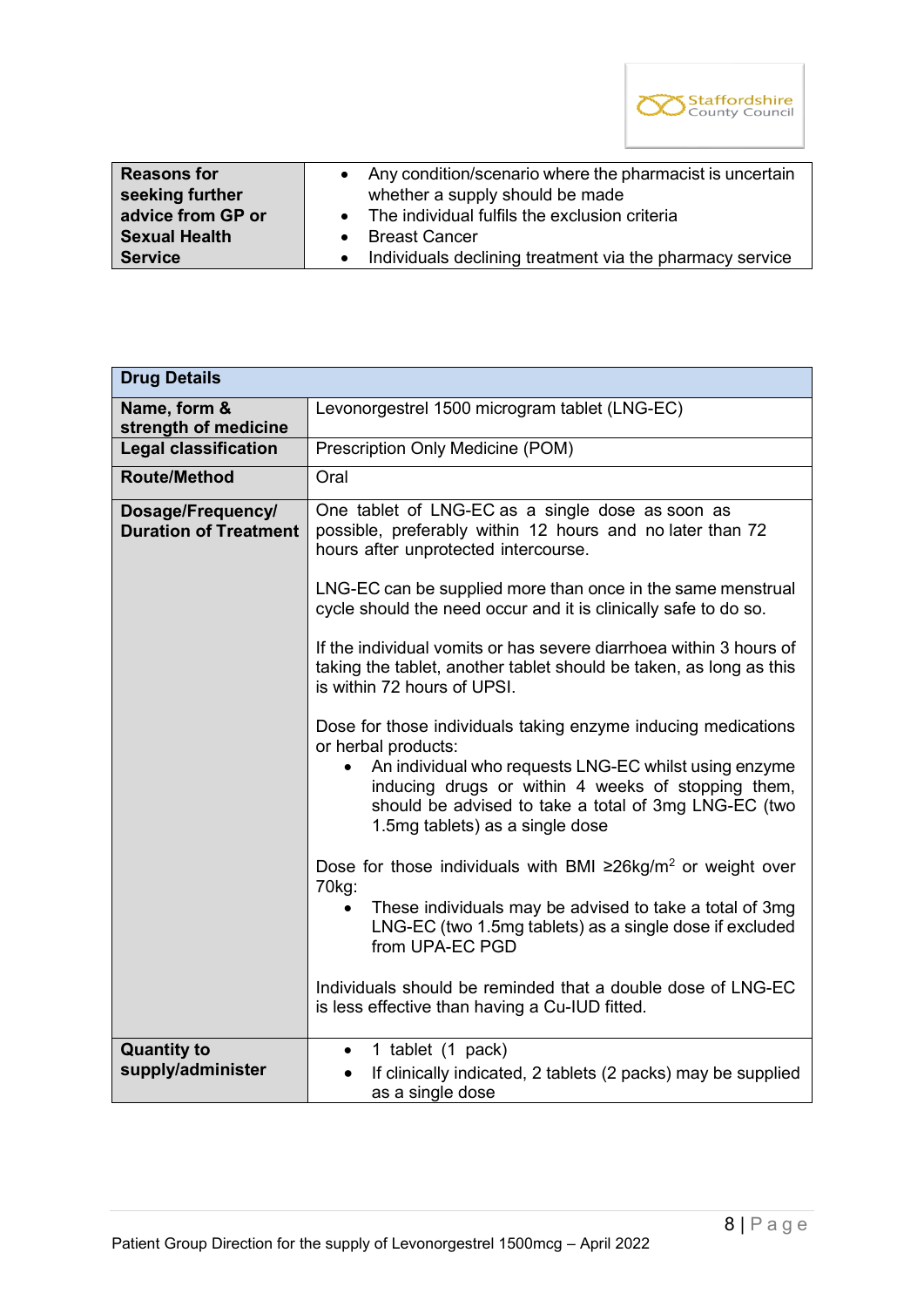

| <b>Cautions</b>     | <b>Potential drug interactions:</b>                                                                                                                                                                                                                                                                                                                                                                                                                                                                                                                                                                                                                    |
|---------------------|--------------------------------------------------------------------------------------------------------------------------------------------------------------------------------------------------------------------------------------------------------------------------------------------------------------------------------------------------------------------------------------------------------------------------------------------------------------------------------------------------------------------------------------------------------------------------------------------------------------------------------------------------------|
|                     | The metabolism of<br>LNG-EC is enhanced<br>by                                                                                                                                                                                                                                                                                                                                                                                                                                                                                                                                                                                                          |
|                     | concomitant use of liver enzyme inducers.<br>Drugs suspected of having the capacity to reduce the<br>$\bullet$<br>efficacy of levonorgestrel containing medication include<br>(including<br>barbiturates<br>primidone),<br>phenytoin,<br>herbal medicines<br>carbamazepine,<br>containing<br>Hypericum perforatum (St. John's Wort), rifampicin,<br>ritonavir, rifabutin, griseofulvin.<br>Medicines containing LNG-EC may increase the risk of<br>$\bullet$<br>ciclosporin toxicity due to possible inhibition of<br>ciclosporin metabolism.                                                                                                          |
|                     | Please refer to current BNF http://bnf.org/bnf/ and SPC for<br>full details http://www.medicines.org.uk/emc/                                                                                                                                                                                                                                                                                                                                                                                                                                                                                                                                           |
|                     | <b>Pregnancy</b><br>If pregnancy occurs after treatment with LNG-EC, the<br>possibility of an ectopic pregnancy should be considered. The<br>absolute risk of ectopic pregnancy is likely to be low, as LNG-<br>EC prevents ovulation and fertilisation. Ectopic pregnancy may<br>continue, despite the occurrence of uterine bleeding.                                                                                                                                                                                                                                                                                                                |
|                     | <b>Breast Feeding</b><br>Women who breastfeed should be informed that available<br>limited evidence indicates that LNG-EC has no adverse effects<br>on breastfeeding or on their infants.<br>LNG-EC is secreted into breast milk and therefore potential<br>exposure of the infant to LNG-EC can be reduced if the woman<br>takes the tablet immediately after feeding and avoids nursing for<br>at least 8 hours.                                                                                                                                                                                                                                     |
|                     | https://www.fsrh.org/standards-and-guidance/documents/ceu-<br>clinical-guidance-emergency-contraception-march-2017/                                                                                                                                                                                                                                                                                                                                                                                                                                                                                                                                    |
|                     | Individuals for whom ovulation has already occurred within<br>the current cycle<br>Women should be advised that oral emergency contraception<br>administered after ovulation is unlikely to be effective. If the<br>individual's ovulation date cannot be determined, or if there is<br>any likelihood that ovulation has already occurred supply of oral<br>emergency hormonal contraception can only be made if the<br>pharmacist deems that it is in the best interests of the individual<br>to receive a supply, and the individual is specifically advised that<br>post ovulation, oral emergency hormonal contraception may not<br>be effective. |
| <b>Side Effects</b> | Individuals may experience:<br>Nausea and vomiting<br>$\bullet$<br><b>Breast tenderness</b><br>$\bullet$<br>Headache                                                                                                                                                                                                                                                                                                                                                                                                                                                                                                                                   |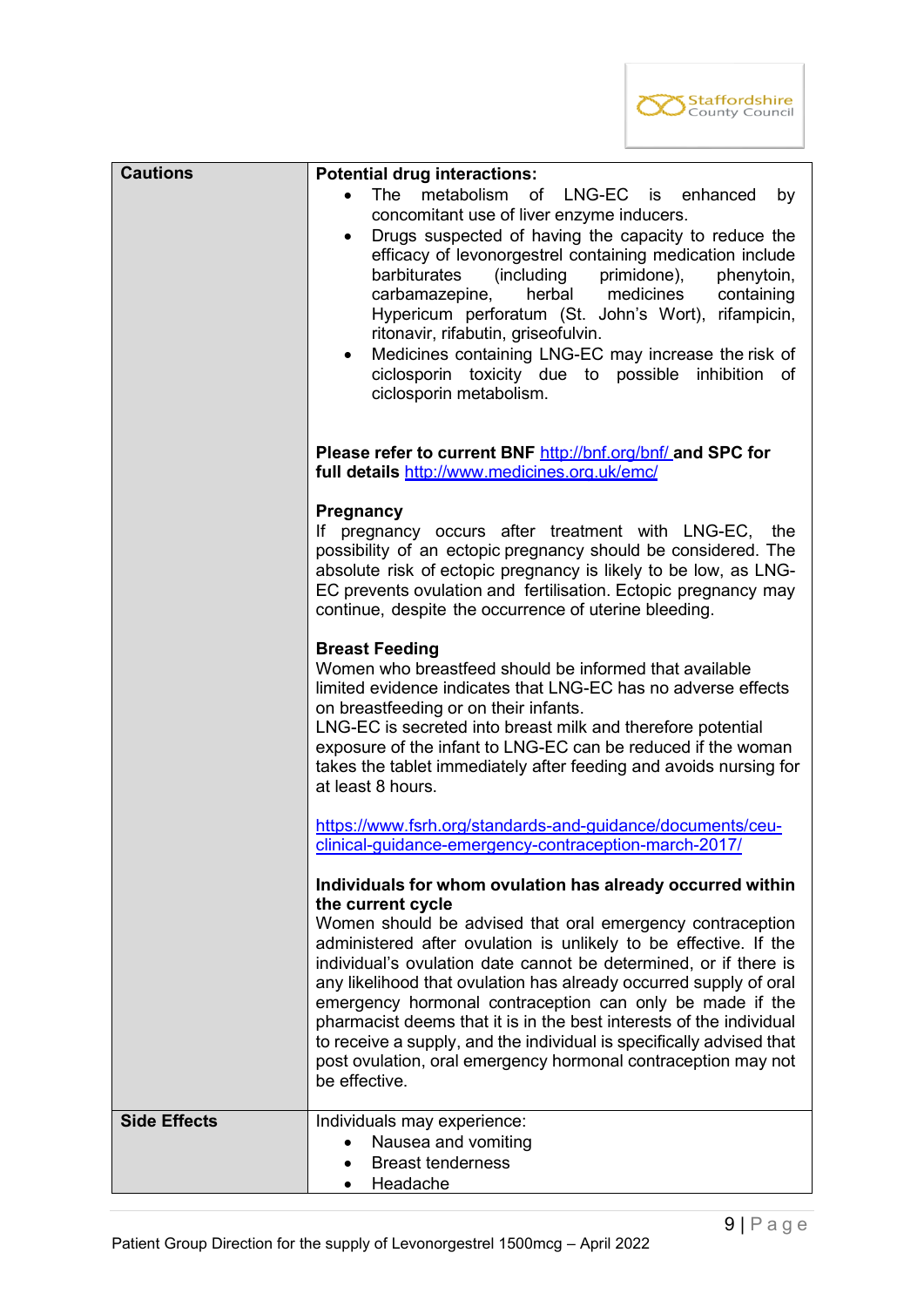

|                               | <b>Dizziness</b><br>$\bullet$<br>Fatigue<br>$\bullet$<br>Bleeding patterns maybe temporarily disturbed but most women<br>will have their next menstrual period within 7 days of the<br>expected time. If the next menstrual is more than 5 days<br>overdue, pregnancy should be excluded.<br>Please refer to current BNF http://bnf.org/bnf/ and SPC for<br>full details http://www.medicines.org.uk/emc/<br>Use the Yellow Card System to report adverse drug<br>reactions directly to the MHRA. Yellow Cards and guidance<br>are available at the back of the BNF.<br>http://yellowcard.mhra.gov.uk/                                                                                                                                                                                                                                                                                                                                                                                                                                                                                                                                                                                                                                                                                                                                                                                                                                                                                                                                                                                                                                                                                                                                                                                                                                                                                                                                                                                                                                                                                                         |
|-------------------------------|----------------------------------------------------------------------------------------------------------------------------------------------------------------------------------------------------------------------------------------------------------------------------------------------------------------------------------------------------------------------------------------------------------------------------------------------------------------------------------------------------------------------------------------------------------------------------------------------------------------------------------------------------------------------------------------------------------------------------------------------------------------------------------------------------------------------------------------------------------------------------------------------------------------------------------------------------------------------------------------------------------------------------------------------------------------------------------------------------------------------------------------------------------------------------------------------------------------------------------------------------------------------------------------------------------------------------------------------------------------------------------------------------------------------------------------------------------------------------------------------------------------------------------------------------------------------------------------------------------------------------------------------------------------------------------------------------------------------------------------------------------------------------------------------------------------------------------------------------------------------------------------------------------------------------------------------------------------------------------------------------------------------------------------------------------------------------------------------------------------|
| Advice/follow up<br>treatment | All individuals should be informed that fitting a Cu-IUD<br>$\bullet$<br>within five days of UPSI or within five days from the<br>earliest estimated ovulation remains the most effective<br>method of emergency contraception, and can be used<br>post-ovulation<br>Oral emergency hormonal contraception may not be<br>$\bullet$<br>effective post ovulation (see cautions)<br>Patient Information Leaflets should be highlighted and<br>$\bullet$<br>given to all women supplied with LNG-EC<br>Provide details of local guide to Sexual Health services.<br>$\bullet$<br>Individuals who vomit or have severe diarrhoea within 3<br>hours of taking LNG-EC should be advised to return to<br>the pharmacy or visit their GP or Sexual Health Clinic. If<br>the replacement dose would be later than 72 hours after<br>unprotected intercourse, referral for an Cu-IUD or supply<br>of UPA-EC via PGD may be indicated and the tablets<br>should not be issued.<br>Advise the individual that her period may arrive earlier,<br>on time or later than usual, that her period may be<br>lighter or heavier and that this supply only treats this<br>episode of unprotected intercourse.<br>Individuals who have no period within 3 weeks of taking<br>LNG-EC or if the next period is more than 7 days late or<br>abnormal in any way should go to their GP or Sexual<br>Health Clinic to check they are not pregnant.<br>Emphasise that these tablets are for emergency use<br>only and not as a regular method of contraception,<br>because it is not as effective as regular contraception.<br>Advise that use of emergency contraception does not<br>replace the necessary precautions against sexually<br>transmitted infections.<br>If any abnormal bleeding or pain in days following taking<br>$\bullet$<br>LNG-EC the individual should be advised to contact her<br>GP. The overall risk of ectopic pregnancy following LNG-<br>EC does not appear to be increased; however case<br>reports of such incidents have been documented. There<br>is insufficient post-marketing data to allow accurate |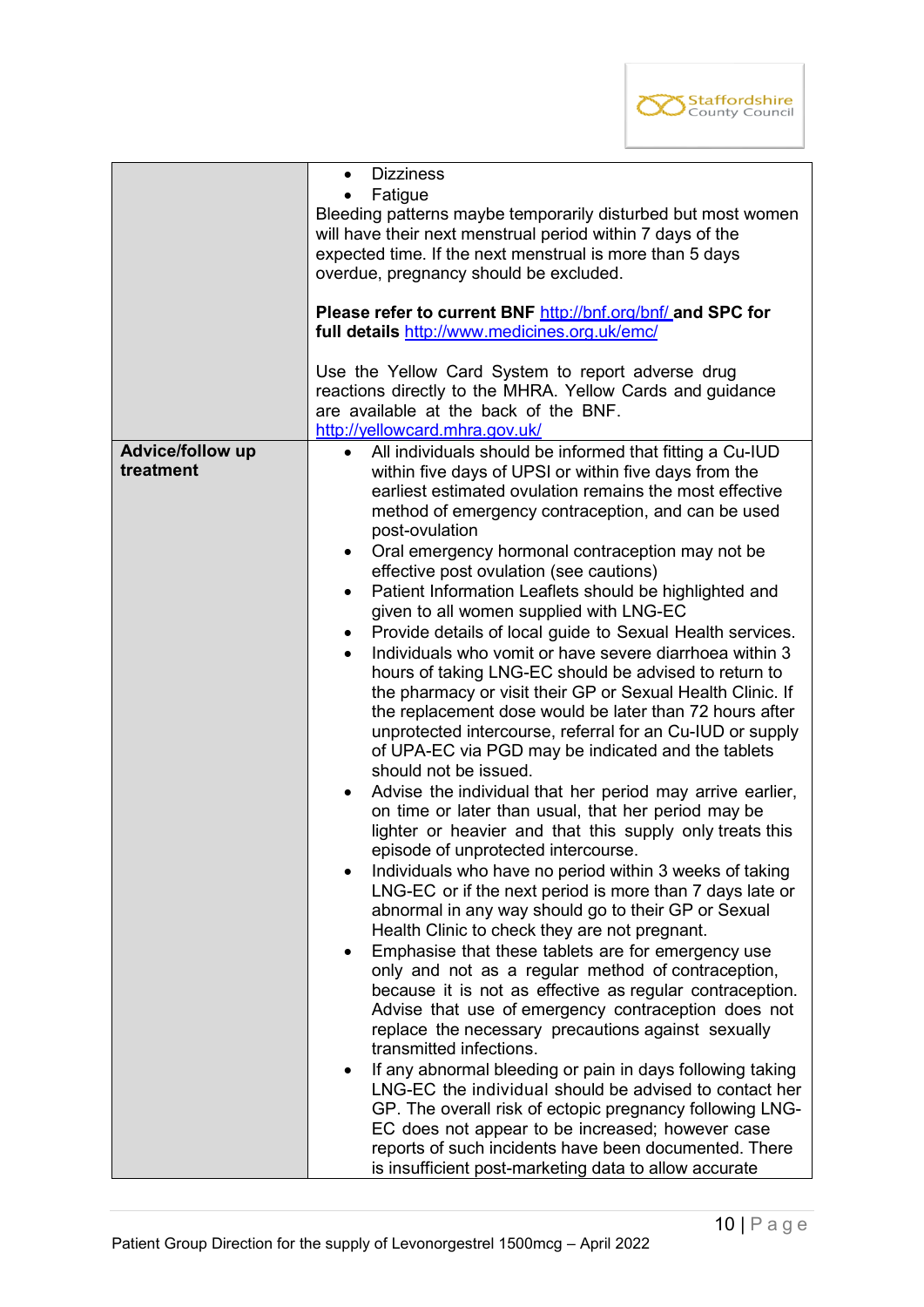

| assessment of risk. Clinicians and women should be<br>alert to marketing the possibility but the risk is likely to be<br>small.<br>• Individuals who receive LNG-EC should be advised to<br>visit either a GP or Sexual Health Clinic to discuss their<br>further contraceptive needs. Contraception can now be<br>"quick started" following EHC i.e. started immediately<br>rather than waiting until next period.<br>• If the individual is on the oral contraceptive pill, then<br>this should be taken again within 12 hours of taking<br>LNG-EC. Condoms should be used for any intercourse<br>within the next 7 days if using combined oral<br>contraceptive pill, or for 2 days if using progestogen only<br>pill.<br>• Advise individuals taking oral diabetic drugs and insulin<br>that they may find their sugar levels change due to taking<br>LNG-EC but for a short time only |
|--------------------------------------------------------------------------------------------------------------------------------------------------------------------------------------------------------------------------------------------------------------------------------------------------------------------------------------------------------------------------------------------------------------------------------------------------------------------------------------------------------------------------------------------------------------------------------------------------------------------------------------------------------------------------------------------------------------------------------------------------------------------------------------------------------------------------------------------------------------------------------------------|
| Please refer to current BNF http://bnf.org/bnf/ or<br>SPC for full details http://www.medicines.org.uk/emc/                                                                                                                                                                                                                                                                                                                                                                                                                                                                                                                                                                                                                                                                                                                                                                                |

# **Additional information for individuals before supply**

| <b>Mode of Action</b>  | Unknown but thought to work by preventing ovulation and<br>fertilisation by altering tubal transport of sperm and/or ova. It may<br>also cause endometrial changes that discourage implantation.<br>This means it stops pregnancy before it starts.                                                                                                                                                                                                                                                                                                                                                    |
|------------------------|--------------------------------------------------------------------------------------------------------------------------------------------------------------------------------------------------------------------------------------------------------------------------------------------------------------------------------------------------------------------------------------------------------------------------------------------------------------------------------------------------------------------------------------------------------------------------------------------------------|
| <b>Risks</b>           | LNG-EC has been found to be less effective the longer it is taken<br>after the UPSI                                                                                                                                                                                                                                                                                                                                                                                                                                                                                                                    |
| If already pregnant    | If pregnancy is not prevented consensus of opinion is that<br>LNG-EC will not have an effect on the foetus. However a normal<br>pregnancy as in any other situation cannot be guaranteed.                                                                                                                                                                                                                                                                                                                                                                                                              |
| <b>Adverse effects</b> | Nausea in up to 1 in 7 women and 1 in 100 are actually<br>٠<br>sick<br>Individuals should be advised to return if they vomit<br>within 3 hours of taking the dose because the treatment<br>will not be effective and they should obtain an<br>additional supply<br>Changes to pattern of menstrual bleeding (period may<br>$\bullet$<br>be early or late)<br>If treatment fails, there is an increased risk of ectopic<br>$\bullet$<br>pregnancy. Advise client to contact GP/ Sexual Health<br>Clinic for further investigation.<br>Occasionally tender breasts, headaches, dizziness<br>or tiredness |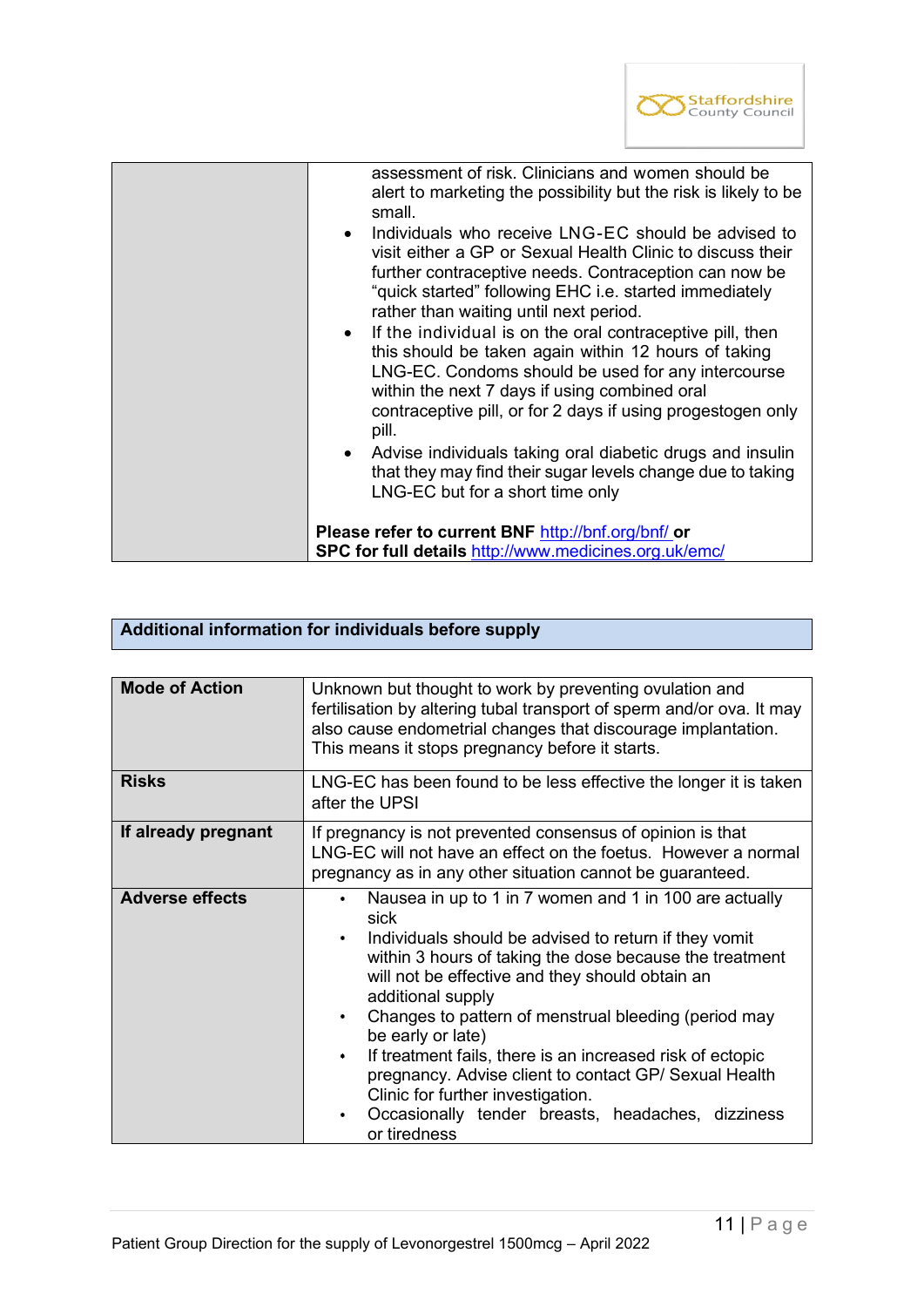

| <b>Advice until next</b><br>period | Pharmacist to stress that this only provides contraception for one<br>episode. Individuals need to either abstain from sexual<br>intercourse or use barrier method for the remainder of the cycle<br>unless currently using oral contraception (refer to section - |
|------------------------------------|--------------------------------------------------------------------------------------------------------------------------------------------------------------------------------------------------------------------------------------------------------------------|
|                                    | advice to patients).                                                                                                                                                                                                                                               |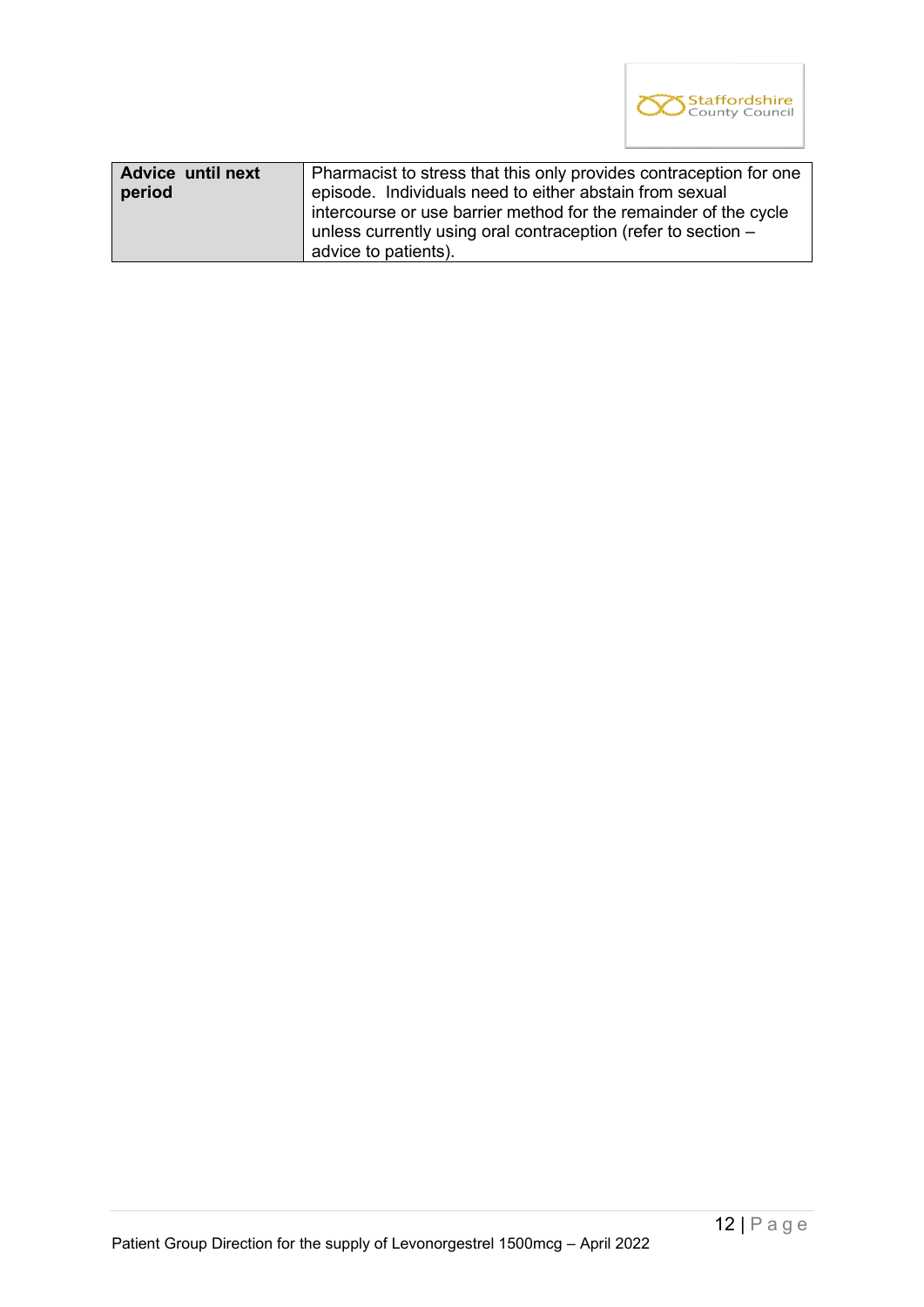

| <b>Records and Follow Up</b> |                                                                                                                                                                                                                                                                                                                                                                                                                                                                                                                                                                                                                                                                                                                                                                                                                                                                                                                                                                                                                                                                                          |  |
|------------------------------|------------------------------------------------------------------------------------------------------------------------------------------------------------------------------------------------------------------------------------------------------------------------------------------------------------------------------------------------------------------------------------------------------------------------------------------------------------------------------------------------------------------------------------------------------------------------------------------------------------------------------------------------------------------------------------------------------------------------------------------------------------------------------------------------------------------------------------------------------------------------------------------------------------------------------------------------------------------------------------------------------------------------------------------------------------------------------------------|--|
| <b>Supply</b>                | Individuals are required to take LNG-EC in the pharmacy. They<br>should be provided with the patient information leaflet and local<br>guide to the Sexual Health Clinic.                                                                                                                                                                                                                                                                                                                                                                                                                                                                                                                                                                                                                                                                                                                                                                                                                                                                                                                 |  |
|                              | Sexual Health Clinics in Staffordshire are run by Midlands<br>Partnership NHS Foundation Trust (MPFT)                                                                                                                                                                                                                                                                                                                                                                                                                                                                                                                                                                                                                                                                                                                                                                                                                                                                                                                                                                                    |  |
|                              | To find out opening times in north Staffordshire (districts of<br>Newcastle under Lyme and Staffordshire Moorlands)<br>Telephone: 0300 7900 165                                                                                                                                                                                                                                                                                                                                                                                                                                                                                                                                                                                                                                                                                                                                                                                                                                                                                                                                          |  |
|                              | To find out opening times in southern Staffordshire (districts<br>of Cannock, East Staffordshire, Lichfield, South<br>Staffordshire, Stafford and Tamworth<br>Telephone 0300 124 5022                                                                                                                                                                                                                                                                                                                                                                                                                                                                                                                                                                                                                                                                                                                                                                                                                                                                                                    |  |
|                              | Alternatively, opening times for MPFT clinics across<br>Staffordshire can be found here:<br>Home - Open Clinic                                                                                                                                                                                                                                                                                                                                                                                                                                                                                                                                                                                                                                                                                                                                                                                                                                                                                                                                                                           |  |
|                              | All individuals, whether supplied with EHC or not should be given<br>the local guide to Sexual Health Services.                                                                                                                                                                                                                                                                                                                                                                                                                                                                                                                                                                                                                                                                                                                                                                                                                                                                                                                                                                          |  |
| <b>Records/audit trail</b>   | • In discussion with the individual, enter consultation<br>details onto the relevant module within<br>PharmOutcomes or complete the paper proforma if<br>unable to access PharmOutcomes at the time of the<br>consultation.<br>Informed verbal consent should be obtained (for<br>individuals aged under 16 years, Fraser guidelines<br>should be followed)<br>If LNG-EC is to be supplied then the Pharmacist<br>asks the individual to sign only when the Pharmacist<br>is confident that the individual understands the<br>information she has been given.<br>Electronic patient records and/or the completed<br>٠<br>paper proforma should be retained for adults for a<br>period of 10 years after attendance and for children<br>until the child is 25 years old. Computerised patient<br>medication records are recommended to be kept.<br>If the individual is excluded, a record of the reason<br>$\bullet$<br>for exclusion must be documented within<br>PharmOutcomes, and any specific advice that has<br>been given.<br>If a safeguarding referral is made, a record of the |  |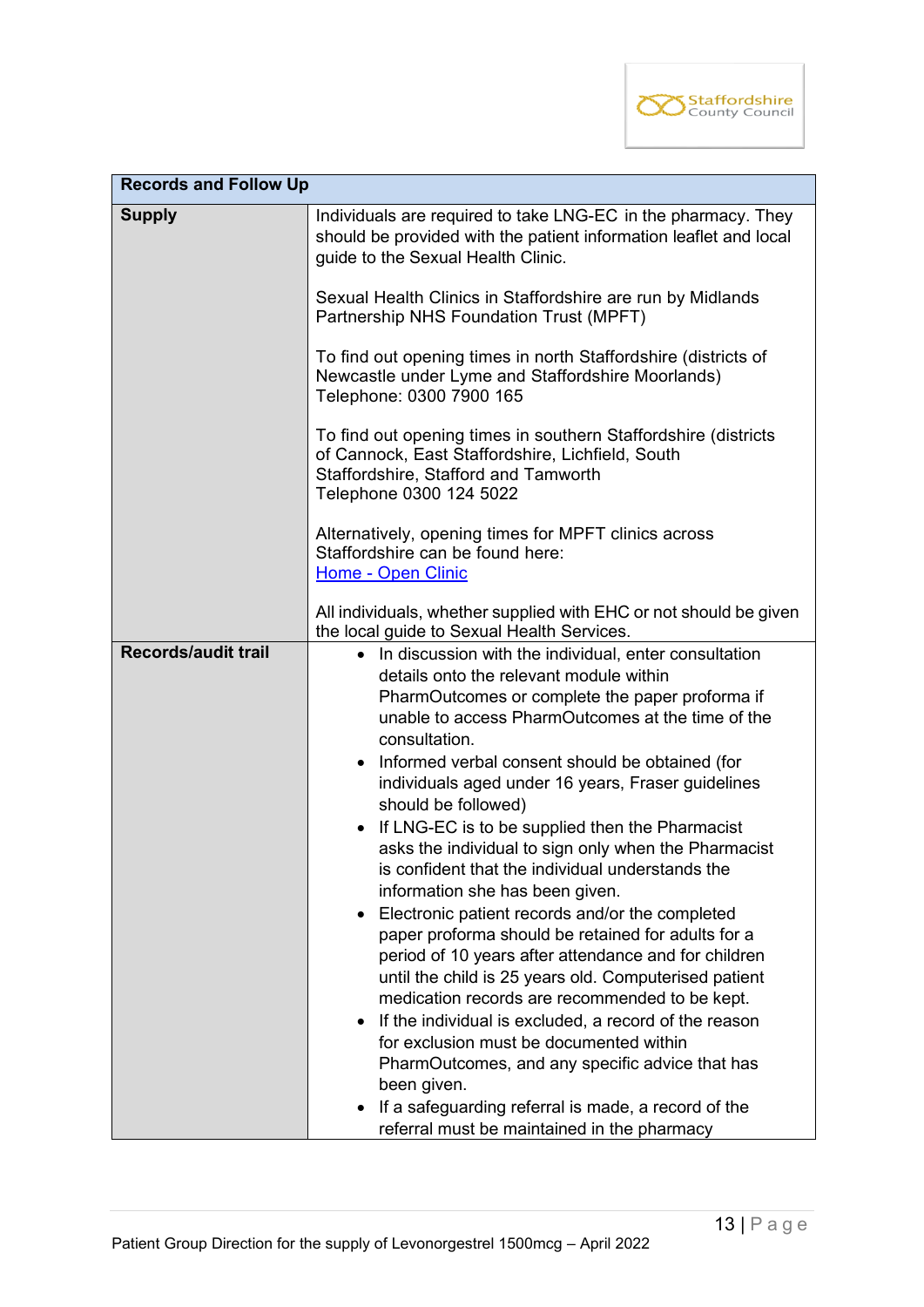

| <b>Adverse drug</b><br>reactions         | All serious adverse reactions must be reported to<br>MHRA via the yellow card system www.yellowcard.gov.uk. An<br>individual presenting with a suspected serious ADR should be<br>referred to their GP. |                                     |
|------------------------------------------|---------------------------------------------------------------------------------------------------------------------------------------------------------------------------------------------------------|-------------------------------------|
| Date last reviewed: February 2022        |                                                                                                                                                                                                         | Date for next review: February 2024 |
| Expiry date: 31 <sup>st</sup> March 2024 |                                                                                                                                                                                                         | <b>Version No: 3.1 / 2022</b>       |

| <b>References</b> | Electronic Medicines Compendium - Home - electronic    |  |  |  |
|-------------------|--------------------------------------------------------|--|--|--|
|                   | medicines compendium (emc)                             |  |  |  |
|                   | Electronic BNF - BNF British National Formulary - NICE |  |  |  |
|                   | <b>FSRH</b> – Clinical Guidance Emergency              |  |  |  |
|                   | Contraception (amended Dec 2017) - FSRH                |  |  |  |
|                   | <b>Clinical Guideline: Emergency Contraception</b>     |  |  |  |
|                   | (March 2017, amended December 2020) -                  |  |  |  |
|                   | <b>Faculty of Sexual and Reproductive Healthcare</b>   |  |  |  |
| <b>Glossary</b>   | LNG-EC Levonorgestrel 1500mcg tablet                   |  |  |  |
|                   | UPA-EC Ulipristal Acetate 30mg tablet                  |  |  |  |
|                   | <b>BNF</b> - British National Formulary                |  |  |  |
|                   | SPC - Summary of Product Characteristics               |  |  |  |
|                   | PIL - Patient Information Leaflet                      |  |  |  |
|                   | <b>PGD</b> – Patient Group Direction                   |  |  |  |
|                   | <b>FSRH</b> – Faculty Sexual & Reproductive Health     |  |  |  |
|                   | UKMEC - UK Medical Eligibility for Contraceptive Use   |  |  |  |